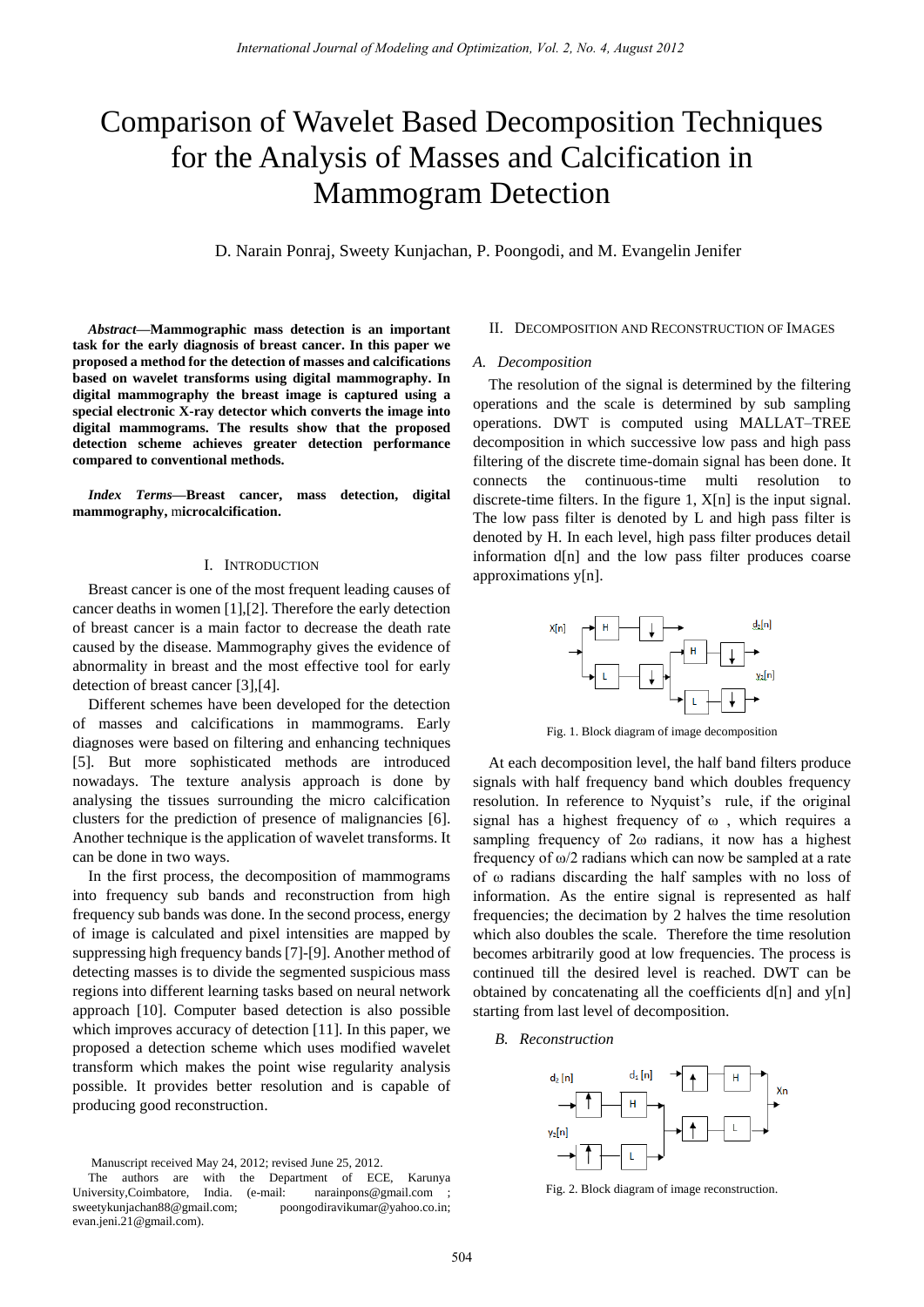## III. DETECTION ALGORITHM

Different algorithms are used for the detection of masses and calcifications. They are given below.

### *A. Mass Detection Algorithm*

A mass is defined as a space occupying lesion seen in at least two different projections. Malignant masses appear with rough, speculated, or microlobulated contours and benign masses have smooth, round, oval or macrolobulated contours.

Breast mass detection algorithm consists of the following steps: segmentation, feature extraction, feature selection and classification. In segmentation step, the regions of interests (ROIs) that contain abnormalities are segmented from the normal breast tissue. In second stage, each ROI is characterized with a set of features. In feature selection, the best sets of features are selected and in the classification step suspicious ROIs are classified as benign masses or malignant masses.

Pre-processing is the foundation of mass detection system. So to preserve the local contrast and morphological features and to suppress the negative impaction of blood vessels and structural noises, an effective method to improve the detection process is proposed in this paper based on wavelet transforms.



Fig. 3. Proposed mass detection scheme

Assuming that an image I is a linear combination of *N* components, i.e,  $I = \sum_{k=1}^{N} I_k$ . To get a sparest solution over dictionaries  $\mu_k$ , i.e,  $\{\beta_1^{opt}, \dots, \beta_N^{opt}\} = \arg \min \sum_{k=1}^N ||\beta_k||_1 + \lambda$ II I-  $\Sigma_{k=1}^N \mu_k \beta_k ||_2^2$  where  $\beta_k$  represents the k<sup>th</sup> sparse solution. Mammogram can be segmented into piecewise –smooth component and texture component. To represent these components, two dictionaries are needed. Undecimated version of bi-orthogonal wavelet transforms (UWT) can effectively represent the piecewise-smooth component and also the shift invariance property of UWT could make the mass location process more accurate. So UWT is applied in our work. Local discrete cosine transform (LDCT) possesses good performance in extracting the local texture. Assume  $T_{\text{LOC}}$  and  $T_{\text{UWT}}$  denote the UWT and LDCT respectively. Under this setting the solutions are given by  $\{\beta_{\text{LDC}}^{\text{opt}},\}$  $\beta_{\text{UWT}}^{\text{opt}}$  and the two components  $I_{\text{LDC}}$  and  $I_{\text{UWT}}$  is rewritten as  $\{I_{LDC}^{opt}$ ,  $I_{UWT}^{opt}$  =arg  $min_{(ILDC, LUWT)}$  ||  $T_{LDC}I_{LDC}$ ||<sub>1</sub> +  $\|\mathbf{T}_{\text{UWT}}\|_{\text{UWT}}\|_1 + \lambda \|\text{ I- I}_{\text{LDC}}\text{-}\mathbf{I}_{\text{UWT}}\|^2_2.$ 

The detailed procedure for mass detection scheme can be summarized as follow:

Step 1: Breast regions are segmented and mammograms are decomposed into components.

Step 2: Thresholding is done starting from the highest gray level to lowest gray level.

Step 3: Morphological features are extracted and features are selected. Regions satisfying the conditions are referred to as suspicious regions

Step 4: The ROIs are classified into malignant and benign cases.

#### *B. Microcalcification Detection Algorithm*

Calcifications are calcium deposits inside the breast. They are of two types: microcalcifications and macrocalcifications. Detection of micro calcification is very important for the early diagnosis of breast cancer. Micro calcifications are the extra cell activities in the breast tissue. If the micro calcifications are grouped in clusters, it can be a sign of malignant tumour and the scattered micro calcifications are usually the benign breast tissue. Calcifications are seen as bright dots of different sizes in mammograms.



Fig. 4. Proposed calcification detection scheme

High quality digitized images with good resolution is retrieved due to the development of information technology. Digital mammography delivers sharper images with high resolution and richer with details that is needed for diagnosis. CADe software makes the diagnosis process easier. The purpose of CADe is to detect the presence of micro calcifications, especially clustered ones, because they can be the early signs of cancer. It will give good results by producing less false negative (FN) results. After the image enhancement, region of interest (ROI) should be detected. Feature extraction and selection are the next two steps. Finally the decision algorithm based on selection features provides detection results.

## IV. EXPERIMENTAL RESULTS AND DISCUSSION

The scheme for the detection of abnormalities has been tested by using images from MIAS (Mammographic Image Analysis Society). Images in database are having resolution of 50µm with 256 gray levels. Mammograms were down-sampled before the application of scheme which will speed up the processing. The input image is first pre-processed and a 3 level decomposition have been done to obtain the reconstructed image. Then thresholding is applied to reconstructed image to get the output image. The detection results are shown below.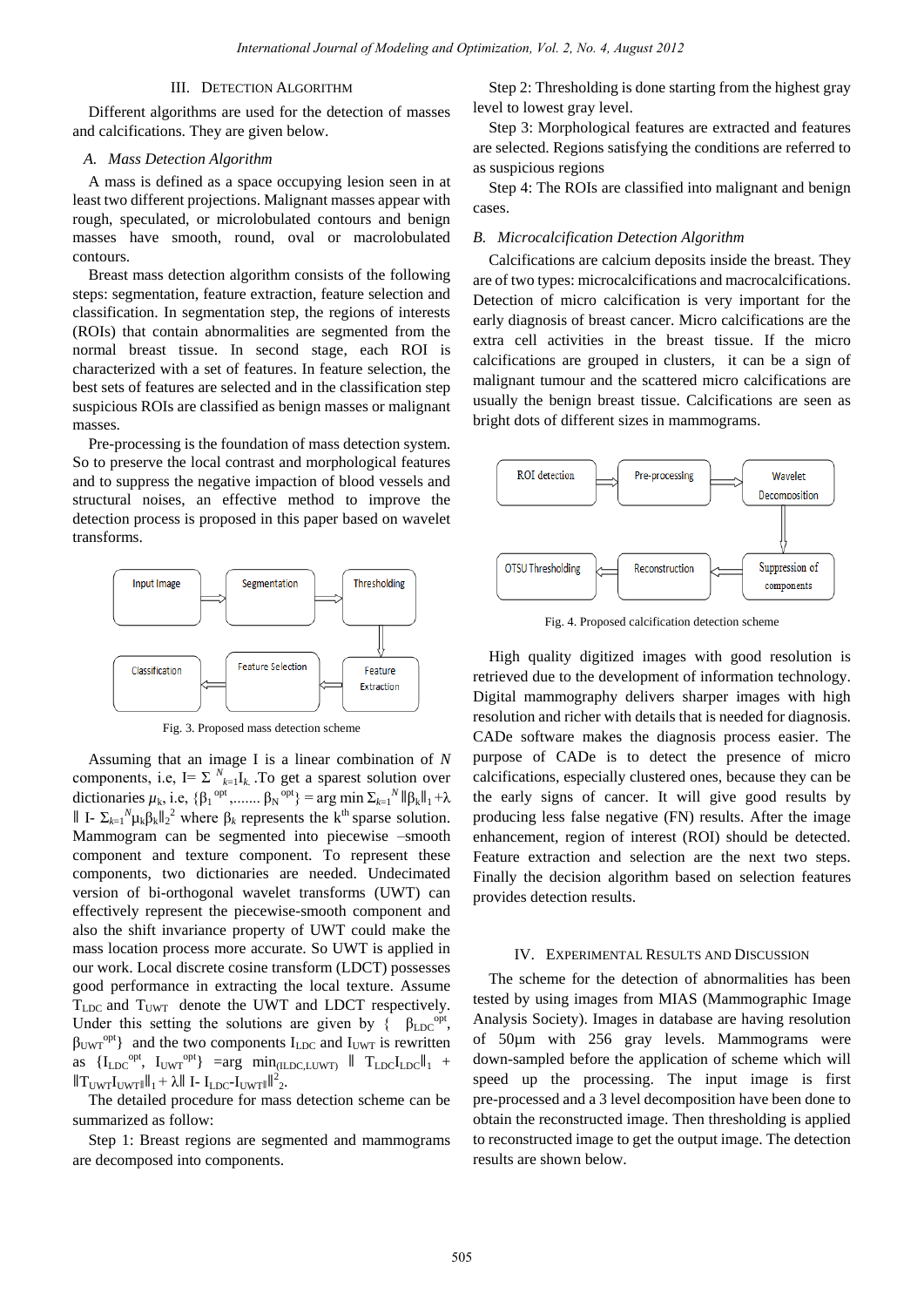

Fig. 5. Detection Results: (a) Original image, (b) Pre-processed image, (c) Level 1 decomposition, (d) Level 2 decomposition, (e) Level 3 decomposition, (f) Reconstructed image, (i) Output image.

|                         | Input Image | <b>DWT</b> | Proposed<br>Method |
|-------------------------|-------------|------------|--------------------|
| $\,1$                   |             |            | I                  |
| $\overline{c}$          |             |            |                    |
| $\overline{\mathbf{3}}$ |             |            |                    |
| $\overline{4}$          |             |            |                    |

# TABLE I: COMPARISION OF RESULTS

## V. CONCLUSION

A novel scheme for detection of masses and calcifications based on digital mammography has been proposed. For the detection of masses the schemes first pre-process the mammogram and then by thresholding, features are extracted and selected. Then they are classified as benign or malignant masses. For micro calcification detection, the ROIs are selected and decomposed by wavelet decomposition. Then the results are obtained by further processing. The experimental results show that the proposed methodology gives a higher degree of accuracy in comparison to conventional discrete wavelet transform. The scheme could achieve satisfactory detection sensitivity with acceptable false positives. New features such as Gaussian distribution characteristics of mass regions and local texture should be introduced further to reduce the false positives.

#### **REFERENCES**

- [1] D. N. Ponraj, S. kunjachan, Dr. P. Poongodi, and S. Manoharan, "A survey on texture analysis of mammogram for the detection of breast cancer,"*CIIT International journal*, vol. 3, 2011.
- [2] American Cancer Society Breast cancer: facts and figures. ACS; 2003–2004
- [3] D. N. Ponraj, M. E. Jenifer, Dr.P. P oongodi, S. Manoharan, "A survey on the preprocessing techniques of mammogram for the detection of breast cancer," CIS International journal, vol. 2, 2011
- [4] Guido M. te Brake and Nico Karssemeijer, "Single and multiscale detection of masses in digital mammograms," IEEE Transactions on *Medical Imaging*, vol. 18, no. 7, pp. 628-638, 1999.
- [5] D. H. Davies and D. R. Dance, "Automatic detection of clusters of calcifictions in digital mammograms," in *Comp.-Assisted Radiology:Proc. Int. Symp*. CAR, H. U. Zemke, Rhodes. M. L., C. C. Jaffe, and R.Felix, eds., pp. 18C184, 1989.
- [6] N Karahaliou, G Skiadopoulos, I Boniatis, P Sakellaropoulos, E Likaki, G Panayiotakis, and I Costaridou: "Texture analysis of tissue surrounding microcalcifications on mammograms for breast cancer diagnosis,‖ *IEEE Transactions on Information Technology In Bio Medicine*, vol. 12, no. 6 November 2008
- [7] H. Mirzaalian, M. R Ahmadzadeh, S. Sadri, M. Jafar:"Various Applying of Wavelet Transform in Digital Mammograms for Detecting Masses and Microcalcifications," Presented at IAPR Conference on Machine Vision Applications, May 16-18, 2007
- [8] M. G. Mini, V. P. Devassia, and T. Thomas: "A comparative study on the application of wavelet based techniques for microcalcification detection in mammograms".
- [9] K. PrabhuShetty, Dr. V. R. Udupi, and Mr. Bairu K. Saptalakar: ―Wavelet Based Microcalcification Detection on Mammographic Images," International Journal of Computer Science and Network *Security,* VOL.9 No.7, July 2009
- [10] H. Li, Y. Wang, Ray Liu, K. J., Lo, S. C. B., Freedman, M. T., "Computerized Radiographic Mass Detection-Part II: Decision Support by Featured Database Visualization and Modular Neural Networks,‖ *IEEE Transactions on Medical Imaging* 20(4) (April 2001)
- [11] C. Varela, P. G. Tahoces, A. J. Tahoces, M. Souto, J.J. Vidal, ―Computerized Detection of Breast Masses in Digitized Mammograms,‖ *Computers in Biology and Medicine* 37, 214–226 (2007)



**D. N. Ponraj** was born in India on 15<sup>th</sup> May 1984. He has received B.E. degree in Electronics and Communication Engineering from Pondicherry University, Pondicherry in 2005. He has received M.E. degree in Applied Electronics from Karunya University, Coimbatore in 2007. Currently he is pursuing Ph.D. degree in Medical Imaging.



**S. Kunjachan** was born in Ernakulam, India and received B.Tech degree in Electronics and communication from Mahatma Gandhi University, in 2010. Since July 2011, she has been a student of M.Tech in Communication systems in Karunya University, Coimbatore. Her research interest includes Medical Image Processing.